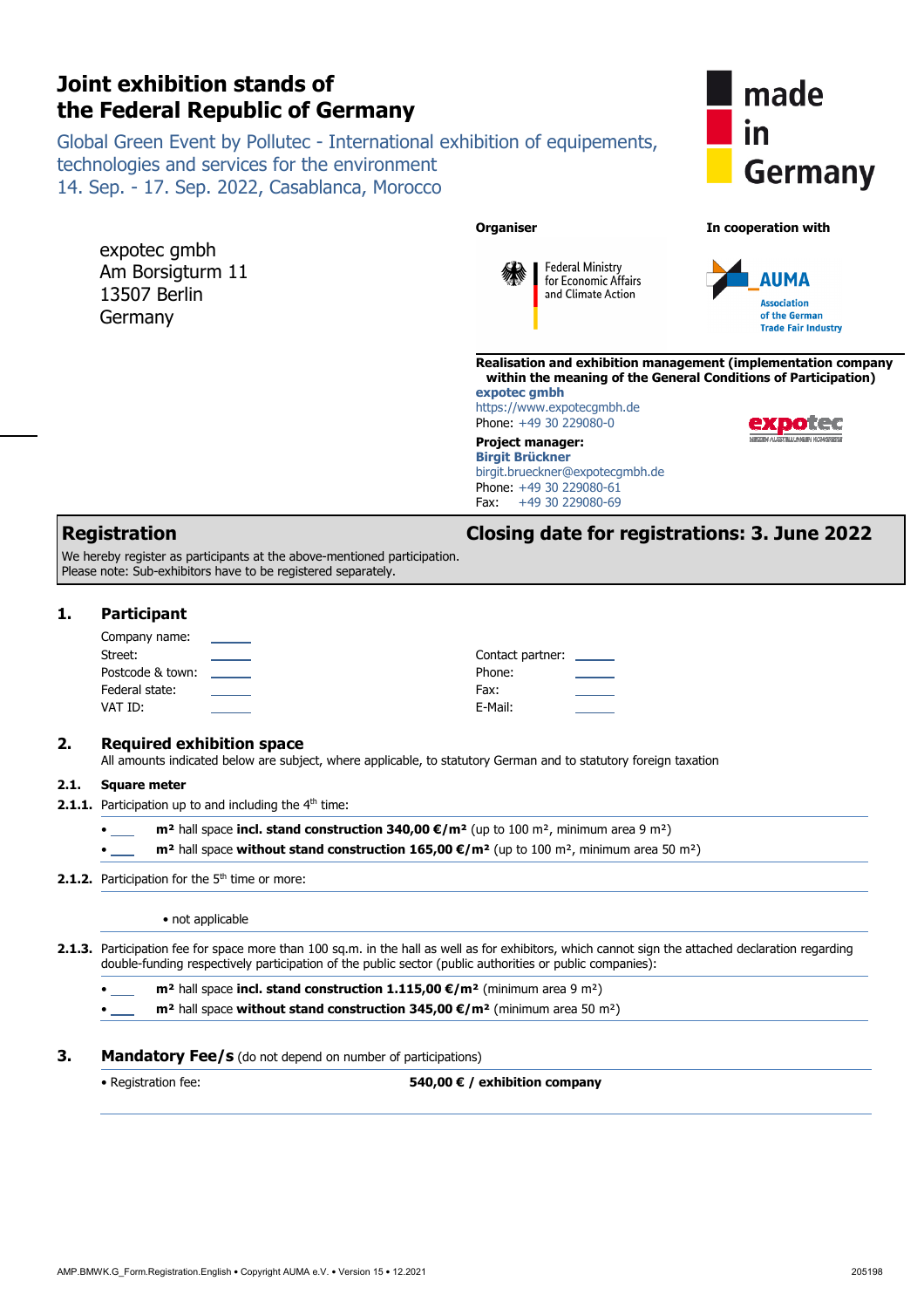Global Green Event by Pollutec - International exhibition of equipements, technologies and services for the environment 14. Sep. - 17. Sep. 2022, Casablanca, Morocco

#### **4. Connections** (do not depend on number of participations)

| <b>Dimensions</b> | Weight |
|-------------------|--------|
|                   |        |
|                   |        |
|                   |        |
|                   |        |
|                   |        |
|                   |        |

We have noted and acknowledged the General and Special Conditions of Participation. We undertake only to exhibit products which are produced according to No. 8 of the General Conditions for Participations of the Federal Republic of Germany at trade fairs and exhibitions abroad. We have completed and enclosed the registration appendices. We agree to the computer-aided recording, storage, and forwarding of company details to third parties. We declare, that insolvency proceedings have not been filed or opened for our assets or that we have not issued or are obliged to make a statutory declartion in accordance with sec. 802c Civil Code of Civil Procedure (ZPO) or sec. 384 of the German Tax Code (AO) 1977.

#### **Place, date Company stamp & legally binding signature**

Enclosures:

- Appendix to registration form: Special Conditions of Participation
- Appendix to registration form: General Conditions of Participation
- Appendix to registration form: Declaration regarding double-funding respectively participation of the public sector (public authorities or public companies)
- Appendix to registration form: Alternative address for invoices
- Confirmation of assumption of costs
- Application of a sub-exhibitor by the main-exhibitor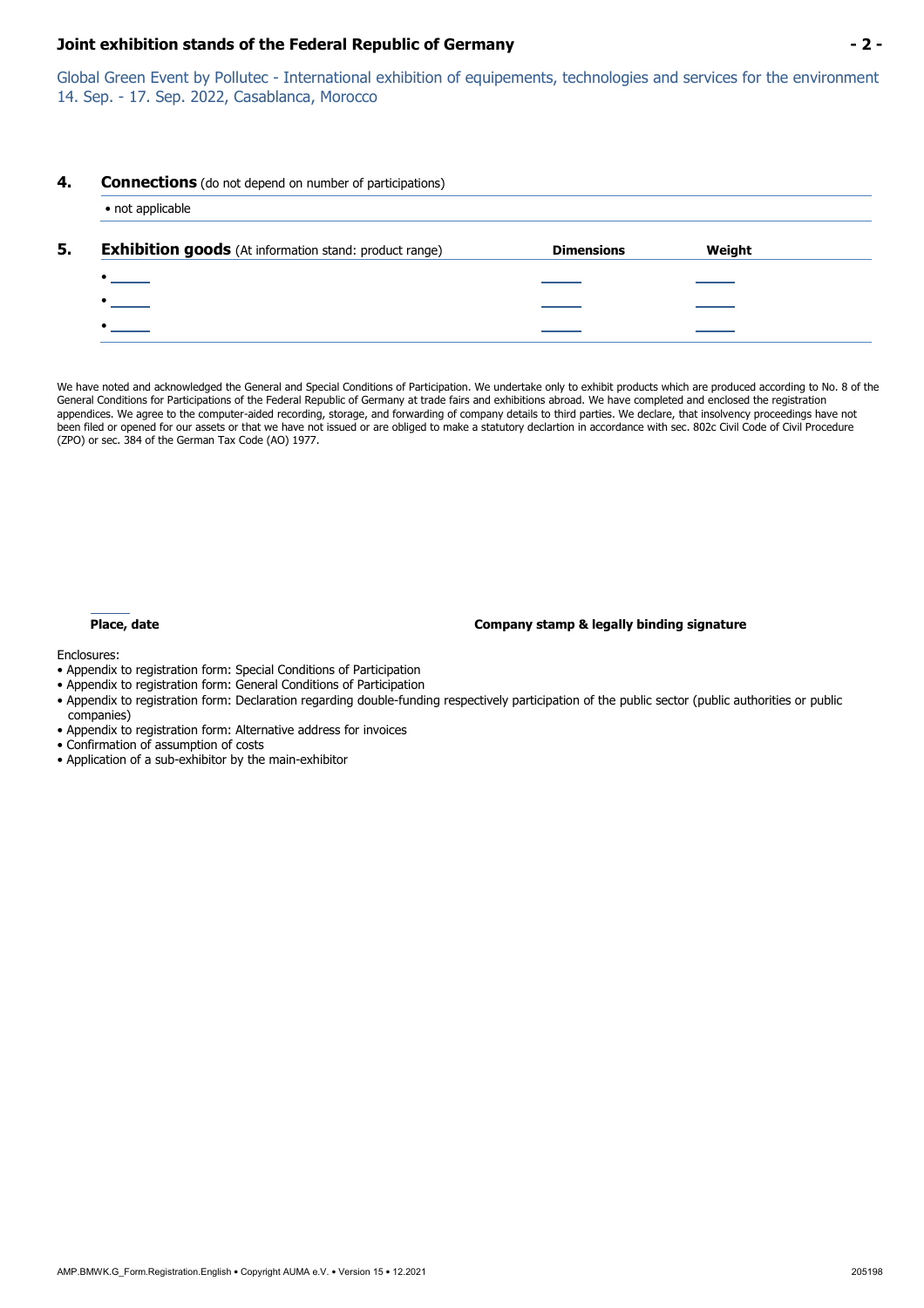Global Green Event by Pollutec - International exhibition of equipements, technologies and services for the environment 14. Sep. - 17. Sep. 2022, Casablanca, Morocco

# **Appendix to registration form**

(Mandatory: please return with the registration form)

#### **Exhibitor**

Company: ZipCode, Town: Federal state:

| Street:        | Managing Director:   |  |
|----------------|----------------------|--|
| ZipCode, Town: | Commercial Reg.-No.: |  |
| Federal state: | District court:      |  |
|                | Contact partner:     |  |

### **Declaration regarding double-funding respectively participation of the public sector (public authorities or public companies)**

With our registration for the official joint exhibition stands at the

**Global Green Event by Pollutec - International exhibition of equipements, technologies and services for the environment 14. Sep. - 17. Sep. 2022, Casablanca, Morocco** 

I hereby declare/we hereby declare, that I/we do not receive any institutional fundings granted/covered by public resources.

I hereby declare/we hereby declare, that I/we do not receive any further public support out of project fundings for the participation at this trade fair/exhibition.

I hereby declare/we hereby declare, that my/our company is not a federal, state or municipal authority, is neither a state development institution nor any other legal entity under public law.

I hereby declare/we hereby declare that my/our company is not directly or indirectly majority-owned by a religious community/communities or by a legal entity/entities under public law.

**Place, Date Company stamp & legally binding signature**  $\blacksquare$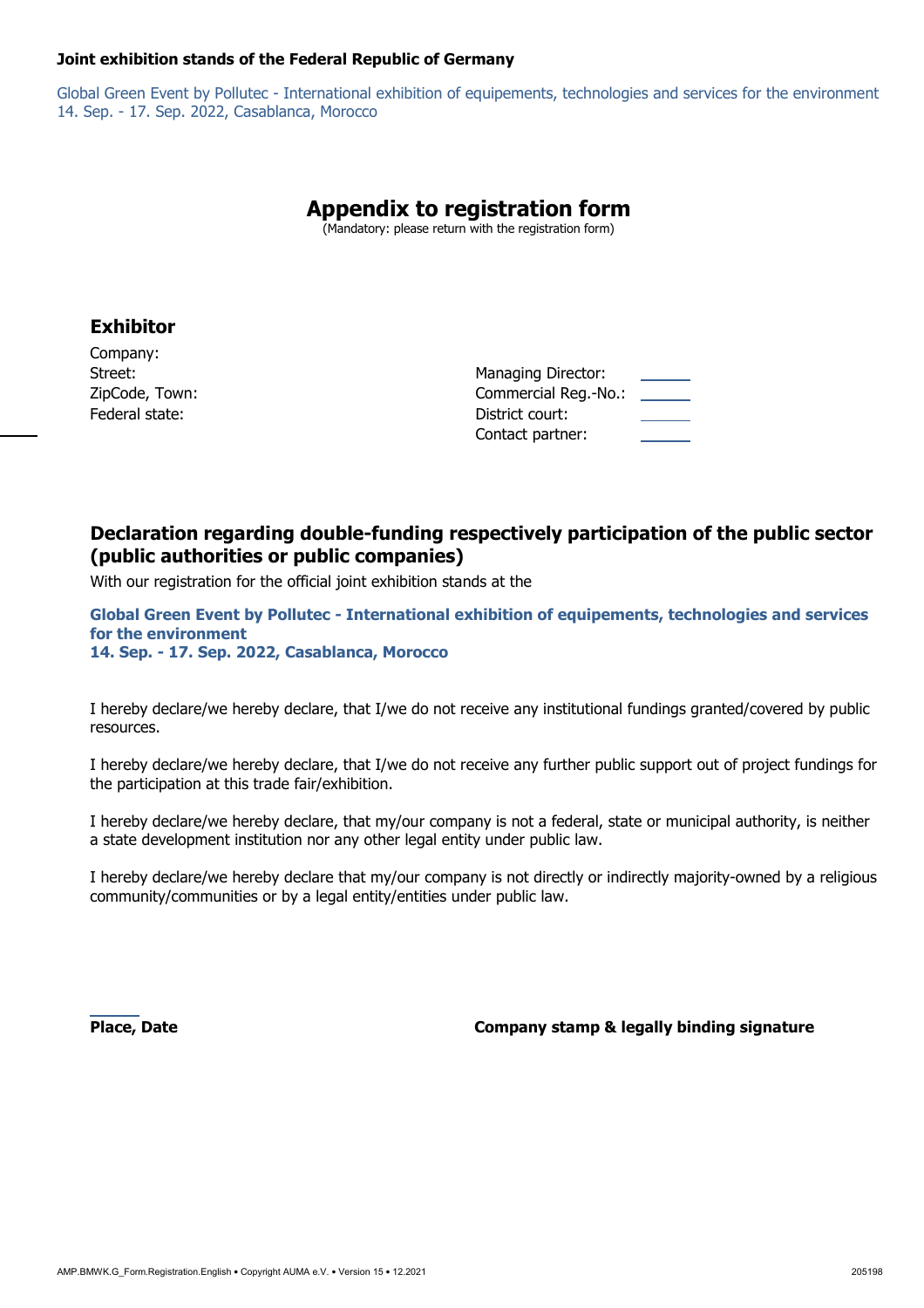Global Green Event by Pollutec - International exhibition of equipements, technologies and services for the environment 14. Sep. - 17. Sep. 2022, Casablanca, Morocco

# **Alternative address for invoices**

### **Exhibitor**

Company: Street: ZipCode, Town: Federal state:

#### **Exhibition**

**Global Green Event by Pollutec - International exhibition of equipements, technologies and services for the environment 14. Sep. - 17. Sep. 2022, Casablanca, Morocco** 

### **Alternative address for invoices**

| Name:   |  |
|---------|--|
| Phone:  |  |
| Fax:    |  |
| E-Mail: |  |
|         |  |

**Place, Date Company stamp & legally binding signature**  $\blacksquare$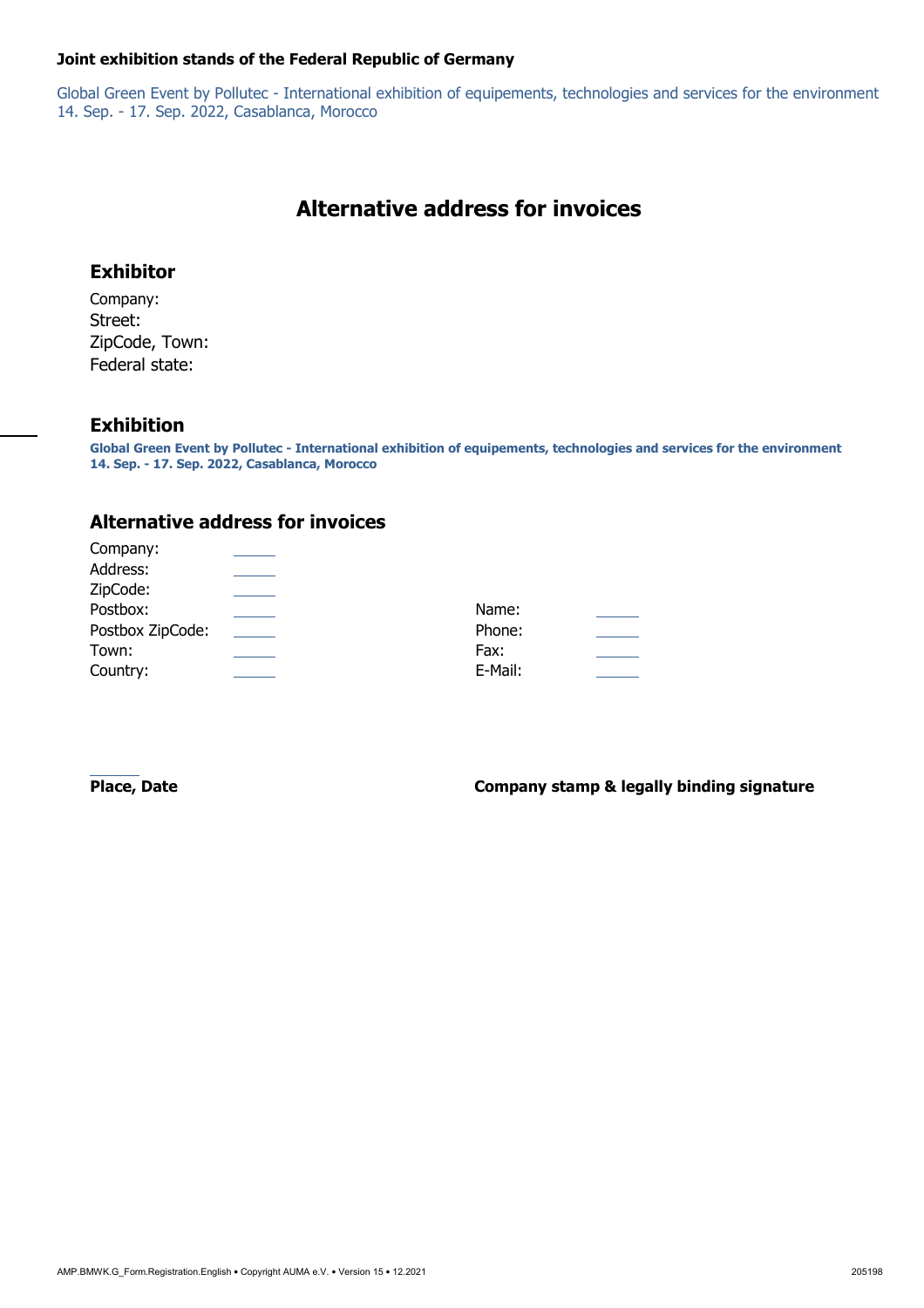### **Joint exhibition stands of the Federal Republic of Germany Firmengemeinschaftsausstellung der Bundesrepublik Deutschland**

Global Green Event by Pollutec - International exhibition of equipements, technologies and services for the environment 14. Sep. - 17. Sep. 2022, Casablanca, Morocco

| made         |
|--------------|
| $\mathsf{I}$ |
| Germany      |

| <b>Germal</b>       |
|---------------------|
| In cooperation with |
| <b>AUMA</b>         |



**Federal Ministry** 

#### **Confirmation of assumption of costs regarding the above mentioned joint exhibition stands Kostenübernahmeerklärung zur oben genannten Firmengemeinschaftsausstellung**

**Organiser** 

#### **1. Exhibitor / Aussteller**

expotec gmbh Am Borsigturm 11 13507 Berlin Germany

|    | Company/Firma:<br>Street/Straße:<br>ZipCode, Town/PLZ, Ort:<br>Federal State/Bundesland:                                                                                                                                                                                                                                                   | ID No./Ident-Nr.:<br><b>Order No./Auftrags-Nr.:</b>                                                                                                                                                                                                                                                                                                                                                        |
|----|--------------------------------------------------------------------------------------------------------------------------------------------------------------------------------------------------------------------------------------------------------------------------------------------------------------------------------------------|------------------------------------------------------------------------------------------------------------------------------------------------------------------------------------------------------------------------------------------------------------------------------------------------------------------------------------------------------------------------------------------------------------|
|    | We request you to enforce your claims resulting from our<br>applications for the above event and from our participation in the<br>said event against the debitor stated under 2, who is jointly and<br>severally liable. We are aware that we will be released from our<br>obligation to pay only upon complete settlement of your claims. | Wir bitten, Ihre Forderungen, die aus unserer Anmeldung zur obigen<br>Veranstaltung und unserer Teilnahme an dieser entstehen, gegenüber<br>dem unter Ziff. 2 aufgeführten, gesamtschuldnerisch haftenden<br>Rechnungsempfänger geltend zu machen. Uns ist bekannt, dass wir<br>erst nach vollständigem Ausgleich der Ihnen entstehenden<br>Forderungen von unserer Verpflichtung zur Zahlung frei werden. |
|    | Ort, Datum<br><b>Place, Date</b>                                                                                                                                                                                                                                                                                                           | Firmenstempel & rechtsverbindliche Unterschrift<br>Company stamp & legally binding signature                                                                                                                                                                                                                                                                                                               |
| 2. | Debitor / Rechnungsempfänger                                                                                                                                                                                                                                                                                                               |                                                                                                                                                                                                                                                                                                                                                                                                            |
|    | Company/Firma:                                                                                                                                                                                                                                                                                                                             |                                                                                                                                                                                                                                                                                                                                                                                                            |
|    | Address/Straße:                                                                                                                                                                                                                                                                                                                            |                                                                                                                                                                                                                                                                                                                                                                                                            |
|    | ZipCode/PLZ/:                                                                                                                                                                                                                                                                                                                              |                                                                                                                                                                                                                                                                                                                                                                                                            |
|    | Postbox/Postfach:                                                                                                                                                                                                                                                                                                                          | Person in charge/zuständig:                                                                                                                                                                                                                                                                                                                                                                                |
|    | Postbox ZipCode/PPZ:                                                                                                                                                                                                                                                                                                                       | Phone/Telefon:                                                                                                                                                                                                                                                                                                                                                                                             |
|    | Town/Ort:<br>Country/Land:                                                                                                                                                                                                                                                                                                                 | Fax/Fax:<br>E-Mail/E-Mail:                                                                                                                                                                                                                                                                                                                                                                                 |
|    |                                                                                                                                                                                                                                                                                                                                            |                                                                                                                                                                                                                                                                                                                                                                                                            |
|    | I/We hereby declare that I/we by way of collateral promise assume<br>joint and several liability for all claims which arise in favour of the<br>creditor resulting from the participation or a possible cancellation<br>of participation of the company stated under 1 in the above event.                                                 | Ich/wir erkläre(n) hiermit, dass ich/wir im Wege des Schuldbeitritts<br>die gesamtschuldnerische Haftung für alle Forderungen<br>übernehme(n), die dem Gläubiger aus der Teilnahme oder einer<br>eventuellen Absage der Teilnahme des unter Ziff. 1 genannten<br>Ausstellers an der obigen Veranstaltung entstehen.                                                                                        |
|    | Ort, Datum<br><b>Place, Date</b>                                                                                                                                                                                                                                                                                                           | Firmenstempel & rechtsverbindliche Unterschrift<br>Company stamp & legally binding signature                                                                                                                                                                                                                                                                                                               |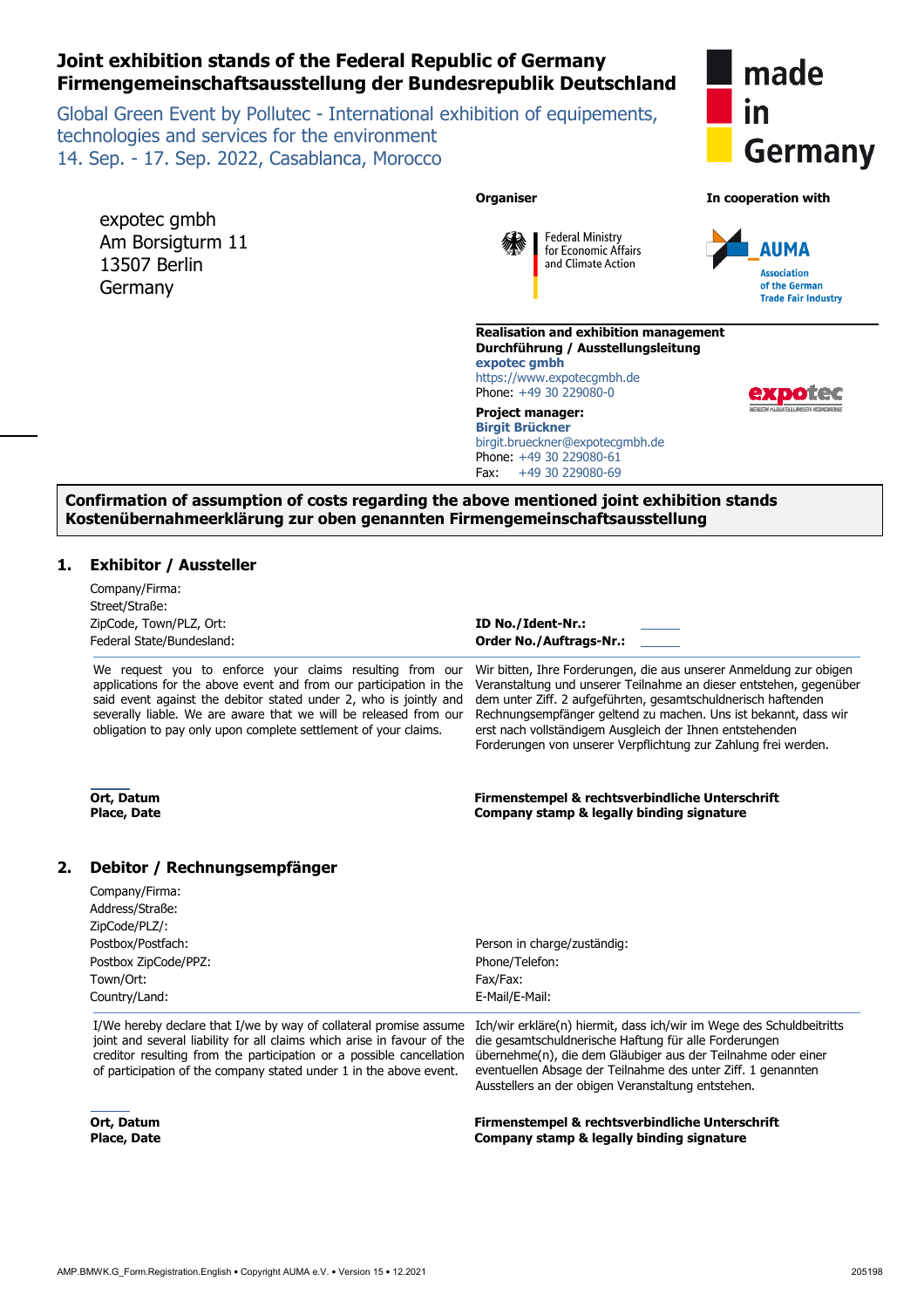### **Firmengemeinschaftsausstellung der Bundesrepublik Deutschland**

Global Green Event by Pollutec - International exhibition of equipements, technologies and services for the environment 14. Sep. - 17. Sep. 2022, Casablanca, Morocco

expotec gmbh Am Borsigturm 11 13507 Berlin **Germany** 



**Veranstalter In Kooperation mit** 





**Durchführung / Ausstellungsleitung (Durchführungsgesellschaft i.S.d. Allgemeinen Teilnahmebdingungen)** 

**expotec gmbh**  https://www.expotecgmbh.de<br>
Tel.:  $+49\,30\,229080-0$  $+49$  30 229080-0

**Projektleiter(in): Birgit Brückner** birgit.brueckner@expotecgmbh.de Tel.: +49 30 229080-61 Fax: +49 30 229080-69

| NISEN KONISKE |  |
|---------------|--|

#### **1. Aussteller / Exhibitor**

| טטושוט ו באוווטונט<br>Firma:  |                                                                                                                                                                                               | zuständig:                                                                                                 |                       |                |  |
|-------------------------------|-----------------------------------------------------------------------------------------------------------------------------------------------------------------------------------------------|------------------------------------------------------------------------------------------------------------|-----------------------|----------------|--|
| Straße:                       |                                                                                                                                                                                               | Telefon:                                                                                                   |                       |                |  |
| PLZ Ort:                      |                                                                                                                                                                                               | Fax:                                                                                                       |                       |                |  |
| Bundesland:                   |                                                                                                                                                                                               | E-Mail:                                                                                                    |                       |                |  |
|                               | Unteraussteller / Sub-exhibitor                                                                                                                                                               |                                                                                                            |                       |                |  |
| Firma:                        |                                                                                                                                                                                               | zuständig:                                                                                                 |                       |                |  |
| Straße:                       |                                                                                                                                                                                               | Telefon:                                                                                                   |                       |                |  |
| PLZ Ort:                      |                                                                                                                                                                                               | Fax:                                                                                                       |                       |                |  |
| Bundesland:                   |                                                                                                                                                                                               | E-Mail:                                                                                                    |                       |                |  |
| Internet:                     |                                                                                                                                                                                               |                                                                                                            |                       |                |  |
|                               | Pauschale für Unteraussteller                                                                                                                                                                 |                                                                                                            |                       |                |  |
|                               |                                                                                                                                                                                               | Die Pauschale für die Aufnahme eines Unterausstellers beträgt EUR 500,00 / Unteraussteller.                |                       |                |  |
|                               | Aufnahme in den Internetauftritt und in die Broschüre<br>der Firmengemeinschaftsausstellung wird gewünscht                                                                                    | $\Box$ ja                                                                                                  | nein<br>- 1           |                |  |
|                               | Das Formular zur Datenerfassung wird ausgefüllt vom                                                                                                                                           | $\Box$ Hauptaussteller                                                                                     | Unteraussteller       |                |  |
| wie oben angegeben zugesandt. |                                                                                                                                                                                               | Nach Erhalt der unterzeichneten Mitausstelleranmeldung wird dem Aussteller das Formular zur Datenerfassung |                       |                |  |
|                               | • Registrierungsgebühr des Veranstalters: 540,00 € / Unteraussteller                                                                                                                          | Zusätzliche obligatorische Gebühren des Veranstalters der Messe für Unteraussteller                        |                       |                |  |
|                               | Ausstellungsgüter (Unteraussteller)                                                                                                                                                           |                                                                                                            | Abmessungen/Dimension | Gewicht/Weight |  |
|                               |                                                                                                                                                                                               |                                                                                                            |                       |                |  |
|                               |                                                                                                                                                                                               |                                                                                                            |                       |                |  |
|                               |                                                                                                                                                                                               |                                                                                                            |                       |                |  |
|                               | Anerkennung der Teilnahmebedingungen                                                                                                                                                          |                                                                                                            |                       |                |  |
|                               | Ich/Wir bestätigen hiermit rechtsverbindlich, dass wir die Allgemeinen und Besonderen Teilnahmebedingungen für Beteiligungen des<br>Bundes an Messen und Ausstellungen im Ausland anerkennen. |                                                                                                            |                       |                |  |
| Ort, Datum                    |                                                                                                                                                                                               | Firmenstempel und Unterschrift des Unterausstellers                                                        |                       |                |  |
| Ort, Datum                    |                                                                                                                                                                                               | <b>Firmenstempel und Unterschrift des Ausstellers</b>                                                      |                       |                |  |